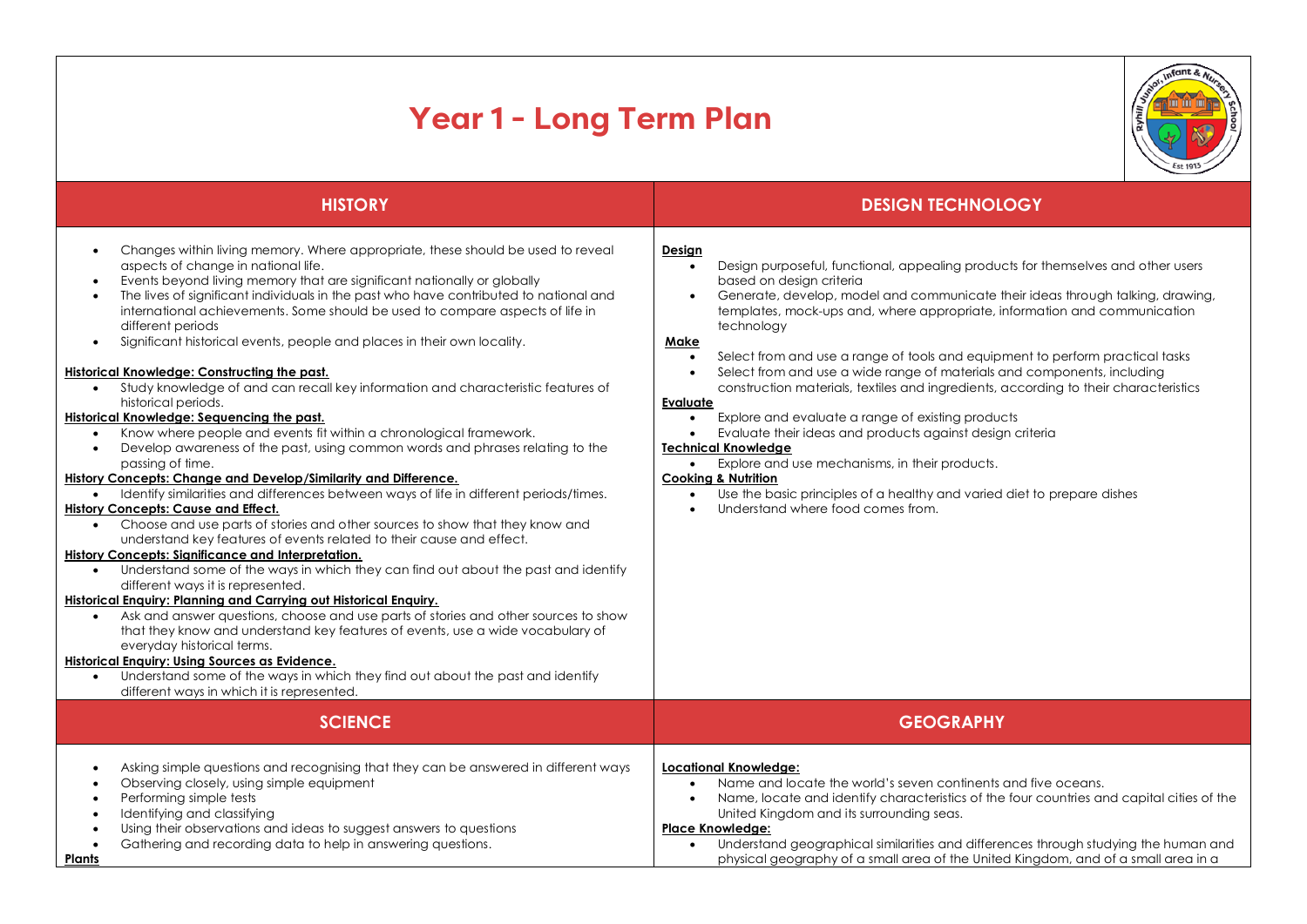| and evergreen trees<br>including trees<br><b>Animals including humans</b><br>birds and mammals<br>omnivores<br>Everyday materials<br>metal, water, and rock<br>simple physical properties<br><b>Seasonal Changes</b> | Identify and name a variety of common wild and garden plants, including deciduous<br>Identify and describe the basic structure of a variety of common flowering plants,<br>Identify and name a variety of common animals including, fish, amphibians, reptiles,<br>Identify and name a variety of common animals that are carnivores, herbivores and<br>Describe and compare the structure of a variety of common animals (fish, amphibians,<br>reptiles, birds and mammals including pets)<br>Identify, name, draw and label the basic parts of the human body and say which part<br>of the body is associated with each sense.<br>Distinguish between an object and the material from which it is made<br>Identify and name a variety of everyday materials, including wood, plastic, glass,<br>Describe the simple physical properties of a variety of everyday materials<br>Compare and group together a variety of everyday materials on the basis of their<br>Observe changes across the 4 seasons<br>Oserve and describe weather associated with the seasons and how day length varies. | contrasting non-European country.<br><b>Human and Physical Geography:</b><br>Identify seasonal and daily weather patterns in the United Kingdom and the location of<br>$\bullet$<br>hot and cold areas of the world in relation to the Equator and the North and South<br>Poles.<br><b>Geographical Vocabulary:</b><br>Use basic geographical vocabulary to refer to:<br>$\bullet$<br>Key physical features, including: beach, cliff, coast, forest, hill, mountain, sea,<br>ocean, river, soil, valley, vegetation, season and weather<br>Key human features, including: city, town, village, factory, farm, house, office, port,<br>harbour and shop.<br><b>Geographical Skills and Fieldwork:</b><br>Use world maps, atlases and globes to identify the United Kingdom and its countries,<br>as well as the countries, continents and oceans studied at this key stage.<br>Use simple compass directions (North, South, East and West) and locational and<br>directional language [for example, near and far; left and right], to describe the<br>location of features and routes on a map.<br>Use aerial photographs and plan perspectives to recognise landmarks and basic<br>human and physical features; devise a simple map; and use and construct basic<br>symbols in a key.<br>Use simple fieldwork and observational skills to study the geography of their school and<br>$\bullet$<br>its grounds and the key human and physical features of its surrounding environment. |
|----------------------------------------------------------------------------------------------------------------------------------------------------------------------------------------------------------------------|------------------------------------------------------------------------------------------------------------------------------------------------------------------------------------------------------------------------------------------------------------------------------------------------------------------------------------------------------------------------------------------------------------------------------------------------------------------------------------------------------------------------------------------------------------------------------------------------------------------------------------------------------------------------------------------------------------------------------------------------------------------------------------------------------------------------------------------------------------------------------------------------------------------------------------------------------------------------------------------------------------------------------------------------------------------------------------------------|---------------------------------------------------------------------------------------------------------------------------------------------------------------------------------------------------------------------------------------------------------------------------------------------------------------------------------------------------------------------------------------------------------------------------------------------------------------------------------------------------------------------------------------------------------------------------------------------------------------------------------------------------------------------------------------------------------------------------------------------------------------------------------------------------------------------------------------------------------------------------------------------------------------------------------------------------------------------------------------------------------------------------------------------------------------------------------------------------------------------------------------------------------------------------------------------------------------------------------------------------------------------------------------------------------------------------------------------------------------------------------------------------------------------------------------------------------------------------------------|
|                                                                                                                                                                                                                      |                                                                                                                                                                                                                                                                                                                                                                                                                                                                                                                                                                                                                                                                                                                                                                                                                                                                                                                                                                                                                                                                                                |                                                                                                                                                                                                                                                                                                                                                                                                                                                                                                                                                                                                                                                                                                                                                                                                                                                                                                                                                                                                                                                                                                                                                                                                                                                                                                                                                                                                                                                                                       |
|                                                                                                                                                                                                                      | <b>MUSIC</b>                                                                                                                                                                                                                                                                                                                                                                                                                                                                                                                                                                                                                                                                                                                                                                                                                                                                                                                                                                                                                                                                                   | <b>PE</b>                                                                                                                                                                                                                                                                                                                                                                                                                                                                                                                                                                                                                                                                                                                                                                                                                                                                                                                                                                                                                                                                                                                                                                                                                                                                                                                                                                                                                                                                             |
| rhyme<br>recorded music<br>of music                                                                                                                                                                                  | Use their voices expressively and creatively by singing songs and speaking chants and<br>Play tuned and untuned instruments musically<br>Listen with concentration and understanding to a range of high-quality live and<br>Experiment with, create, select and combine sounds using the interrelated dimensions                                                                                                                                                                                                                                                                                                                                                                                                                                                                                                                                                                                                                                                                                                                                                                               | <b>Sport &amp; Games</b><br>Master basic movements including running, jumping, throwing and catching, as well as<br>developing balance, agility and co-ordination, and begin to apply these in a range of<br>activities<br>Participate in team games, developing simple tactics for attacking and defending<br>Perform dances using simple movement patterns                                                                                                                                                                                                                                                                                                                                                                                                                                                                                                                                                                                                                                                                                                                                                                                                                                                                                                                                                                                                                                                                                                                          |
|                                                                                                                                                                                                                      | <b>COMPUTING</b>                                                                                                                                                                                                                                                                                                                                                                                                                                                                                                                                                                                                                                                                                                                                                                                                                                                                                                                                                                                                                                                                               | <b>MODERN FOREIGN LANGUAGES</b>                                                                                                                                                                                                                                                                                                                                                                                                                                                                                                                                                                                                                                                                                                                                                                                                                                                                                                                                                                                                                                                                                                                                                                                                                                                                                                                                                                                                                                                       |